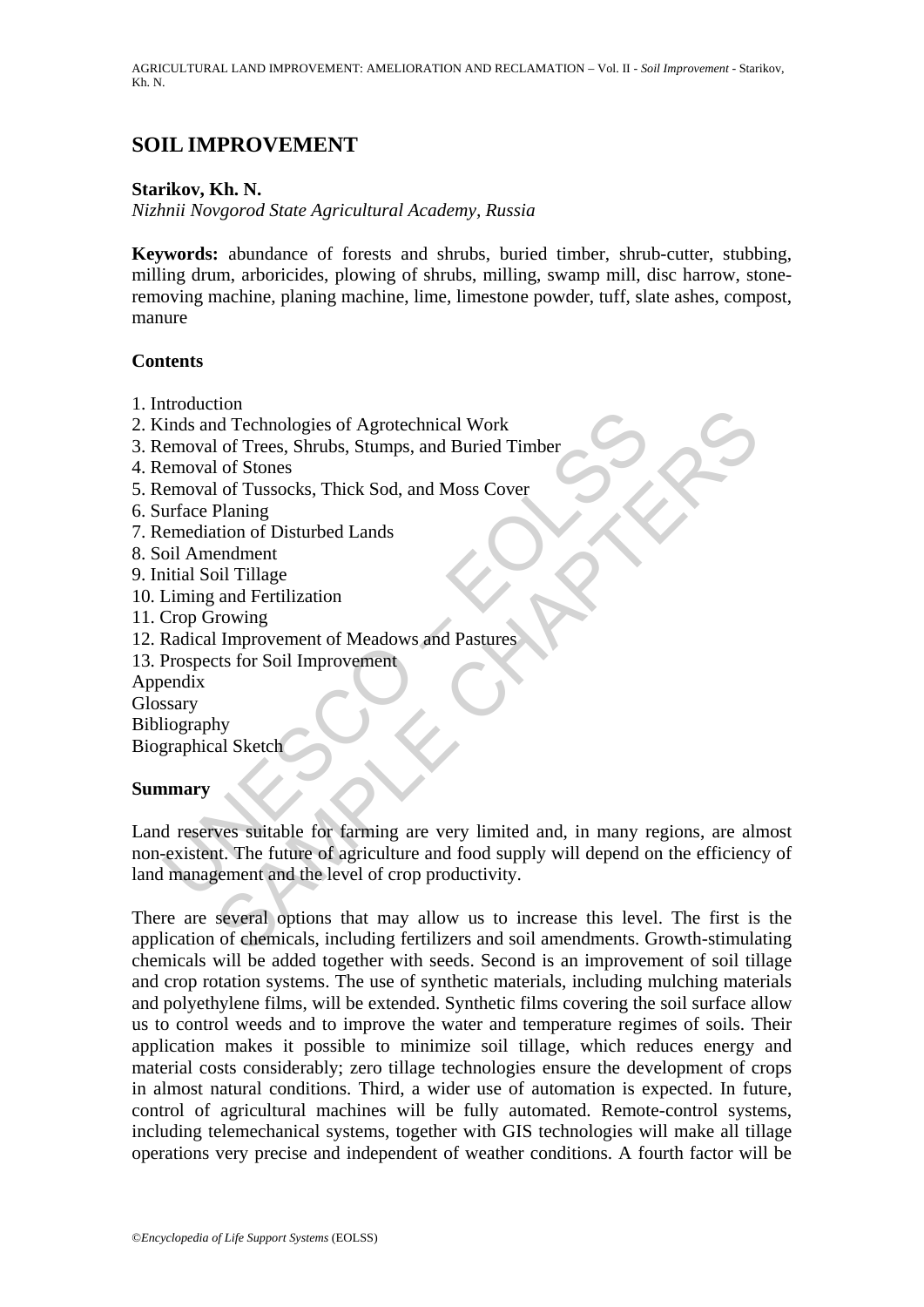AGRICULTURAL LAND IMPROVEMENT: AMELIORATION AND RECLAMATION – Vol. II - *Soil Improvement* - Starikov, Kh. N.

the improvement of agricultural machines. They will perform several operations at once, minimizing the number of passages and hence the load on the soil surface.

To prevent the development of negative degradation processes, a system of soil– environmental monitoring will be organized. In particular, the monitoring of water regimes on drained land and in adjacent territories will include observations of the groundwater level, chemical composition of surface, soil, and subsoil waters, water discharge from drains, and so on. Remote-sensing methods will be widely applied for this purpose. Continuous soil-environmental monitoring will reveal the development of negative processes (bogging, salinization, compaction, erosion, etc.) at an early stage so that the necessary control measures can be taken. Potentially vulnerable lands will be gradually excluded from agriculture. For sustainable development in conditions of limited soil resources, it is essential to give priority to soil conservation policy.

### **1. Introduction**

The improvement of arable lands aims to create a level of soil fertility that can provide maximum crop yields of high quality at low cost without significant deterioration of the environment.

**Example 18**<br>
improvement of arable lands aims to create a level of soil fertili<br>
imum crop yields of high quality at low cost without significant<br>
rearrow are a several methods of land improvement, including ago<br>
gogical **Example 18** and the same of and the same of the same of the same of the same of the same of the same of the same of the same of the same of the same of the same of the same of the same of the same of the same of the same There are several methods of land improvement, including agrotechnical work, biological amelioration (by growing soil-amending crops), chemical amelioration (fertilization, liming, weed and pest control, etc.), and physical amelioration (the creation of optimal physical conditions in the plow layer via application of appropriate tillage methods and special regulation of the water, air, and temperature regimes of soils). The best results can be gained by the combined application of several methods.

Positive changes in the soil fertility status manifest themselves through:

- an increase in the depth of the humus layer and better humus quality,
- improvement of soil structure and, hence, of the water and air regimes of soils,
- increase in the contents of total and available nitrogen, available phosphorus, potassium, calcium, magnesium, and microelements,
- optimization of pH conditions,
- enhancement of biological soil activity,
- earlier warming of the upper soil layer after the winter period,
- increase in the infiltration capacity that minimizes the risk of erosion,
- lower rates of crop disease and weeding, and
- improvement of sanitary conditions.

The changes taking place in soils under the impact of ameliorative procedures may be very considerable. Often, the properties of ameliorated soils differ significantly from the properties of the original soils. It is important that these changes occur relatively quickly. Thus, we can say that soil evolution in conditions of ameliorative agriculture proceeds much faster than the slow evolution rate of virgin soils.

This article considers chiefly the problems of soil improvement in countries with temperate humid climates. The description of particular methods of soil improvement is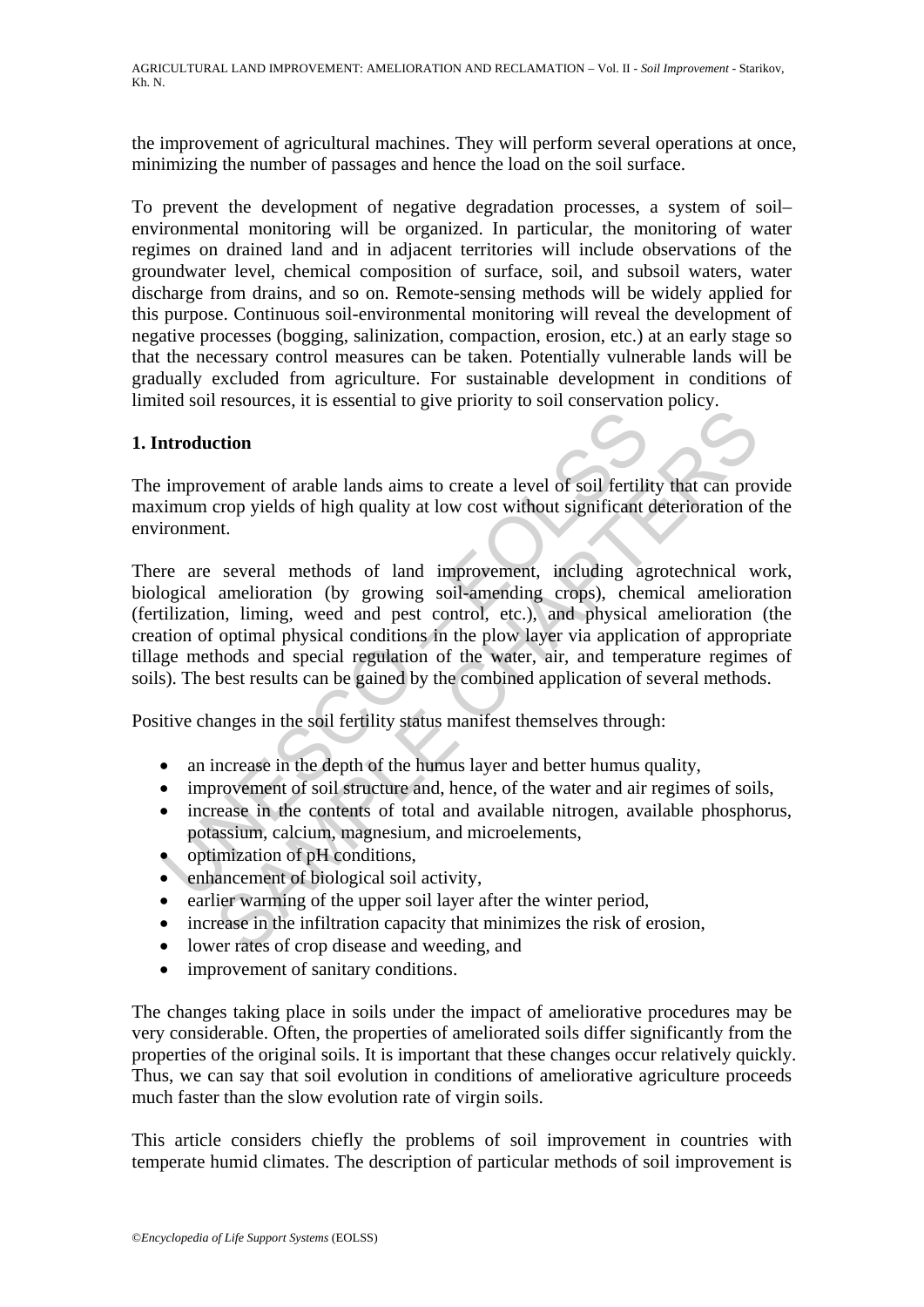based on experience gained in the countries of the former Soviet Union (Russia, Belarus, Ukraine, etc.), the United States, Canada, and China. However, methods of soil improvement are not essentially different in countries with tropical climates. In all regions, we have to prepare the soil for farming (by planing the soil surface and removing stones and woody vegetation), improve the soil yielding capacity (by adding soil amendments, conditioners, and fertilizers), and control negative processes that can not only decrease crop yields but also destroy the soils themselves. These requirements have a universal character.

## **2. Kinds and Technologies of Agrotechnical Work**

Agrotechnical operations encompass a series of measures aimed at clearing the soil surface of wood, shrubs, and stones so as to improve the properties of soils for agricultural production. Along with the removal of woody vegetation, shrubs, stumps, tussocks, thick moss cover, and stones, agrotechnical measures include land planing: filling hollows and rills and leveling small mounds, as well as primary soil tillage.

These operations are especially necessary when dealing with waterlogged lands subjected to artificial drainage. Without them, the productivity of artificially drained rangelands may decrease because the new water regime of the soils may be unsuitable for existing plant species.

cultural production. Along with the removal of woody vegetatic<br>ocks, thick moss cover, and stones, agrotechnical measures inc<br>g hollows and rills and leveling small mounds, as well as primary<br>se operations are especially n If production. Along with the removal of woody vegetation, shrubs, stunkick moss cover, and stones, agrotechnical measures include land plane was and rills and leveling small mounds, as well as primary soil tillage.<br>
Trans Agrotechnical reclamation should be preceded by special topographic, soil, and geobotanic surveys of the territory to be reclaimed so that technological maps of the area can be compiled. These maps should contain information about the species composition and productivity of vegetation, and about reclamation conditions.

In particular, they show areas of woody vegetation and indicate the difficulties that might be encountered during its removal; the kind of soil, its bulk density, and the depth of sod layer; areas of peatlands with buried timber; areas with stumps and stones; areas that require land planing; and so on.

These maps are used as the basis for recommending optimum strategies of reclamation in different parts of the territory and determining the cost of reclamation. The suitability of the territory for particular kinds of machines is assessed.

Finally, the areas of soils that should be left in the natural state because of their unsuitability for agriculture and/or because of their environmental significance (specially preserved territories) are delineated.

This is followed by the elaboration of a specific plan for reclamation procedures, detailing the kinds and schedule of reclamation works, the cost, and the equipment required.

Reclamation procedures should not affect areas used for recreation, hunting, fishing, and ritual ceremonies by local people. Any design of a future cultural landscape should take into account not only economic considerations, but also the aesthetic functions of the environment.